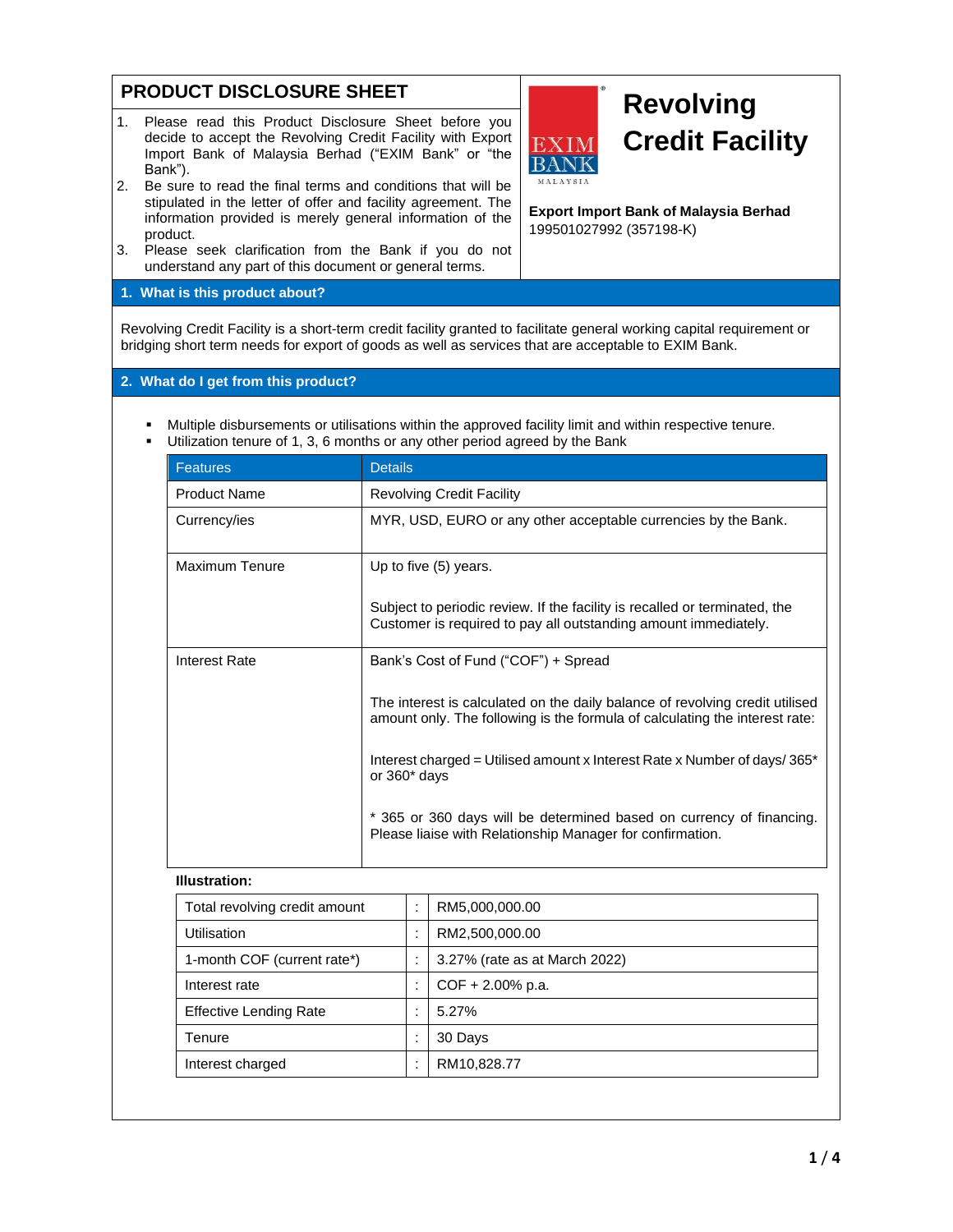| Interest charged computation | Interest charged on revolving credit amount utilised:                                           |
|------------------------------|-------------------------------------------------------------------------------------------------|
|                              | Interest charged = Utilised amount x Interest Rate x Number of<br>days/ $365$ * or $360$ * days |
|                              | $=$ RM2,500,00.00 x 5.27% x 30 Days / 365<br>$=$ RM10,828.77                                    |

*Note:* 

*1. Please note that the above rates are indicative only.*

*2. The final approved amount of your revolving credit facility and interest rate are subject to the Bank's approval and may differ from the above illustration. For actual rates, please refer to the letter of offer if the letter of offer is issued.*

**3. What are my obligations?**

- You are required to pay the Bank's Interest based on utilisation amount which is computed based on prevailing Bank's Effective Interest Rate.
- You are required to make a full settlement for the outstanding amount (principal sum plus interest or any other monies) owing to the Bank upon maturity unless renewed (rollover of principal and tenure) for another short-term tenure.

**IMPORTANT**: Your monthly installment and total repayment amount will vary if the interest rate changes.

| Total revolving credit amount | RM5,000,000.00                        |
|-------------------------------|---------------------------------------|
| Utilisation                   | RM2,500,000.00                        |
| 1-month COF (current rate*)   | $\vert$ 3.27% (rate as at March 2022) |
| Interest rate                 | $COF + 2.00\%$ p.a.                   |

| Rate                                          | <b>Current COF</b> | If COF goes up $0.1\%$ | If COF goes down 0.1% |
|-----------------------------------------------|--------------------|------------------------|-----------------------|
| 1-month COF                                   | $3.27\%$           | 3.37%                  | 3.17&                 |
| Effective<br>Lending Rate<br>$(COF + % p.a.)$ | 5.27%              | 5.37%                  | 5.17%                 |
| Interest<br>charged                           | RM10,828.77        | RM11,034.25            | RM10,623.29           |

## **4. What are the fees and charges I have to pay?**

| No. | <b>Type of Fees and Charges</b> | Quantum                                                                                                                                                                                                                |
|-----|---------------------------------|------------------------------------------------------------------------------------------------------------------------------------------------------------------------------------------------------------------------|
| 1.  | Stamp Duty                      | As per the Stamp Act 1949 (Revised 1989); and/or<br>Any stamping requirement in another jurisdiction<br>(if<br>applicable).                                                                                            |
| 2.  | Legal Fees (where applicable)   | Includes solicitor's fees for legal loan documentation, Government<br>Tax, fees and charges for registration of charge, land search and<br>bankruptcy search or any other relevant fee in relation to the<br>Facility. |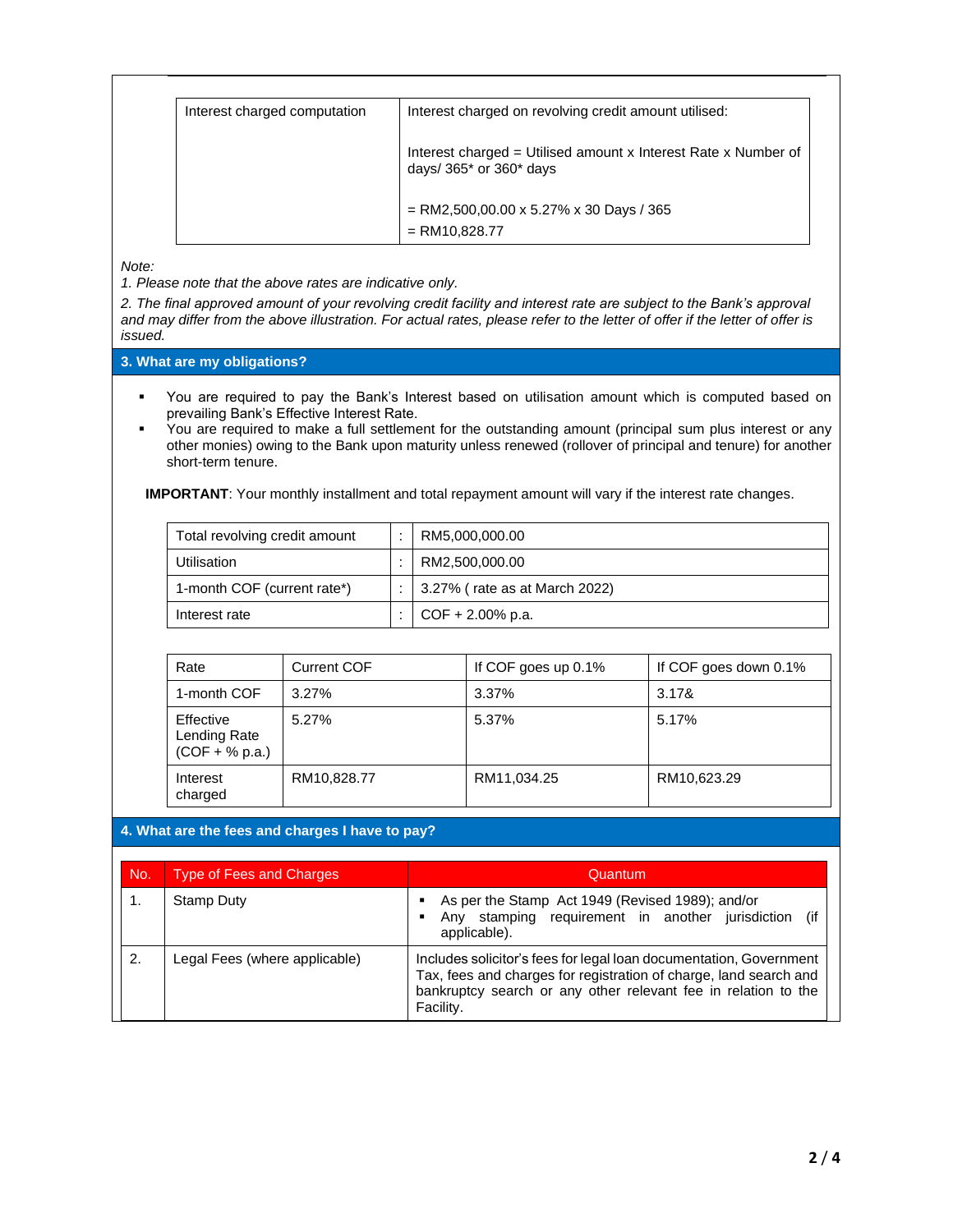| No.              | <b>Type of Fees and Charges</b>             | Quantum                                                                                                                                                                                                                          |
|------------------|---------------------------------------------|----------------------------------------------------------------------------------------------------------------------------------------------------------------------------------------------------------------------------------|
| 3.               | <b>Facility Fee</b>                         | Processing fee of 1.0%* of the loan amount.                                                                                                                                                                                      |
|                  |                                             | Not applicable to Small and Medium Enterprises SMEs.                                                                                                                                                                             |
|                  |                                             | * subject to Terms and Conditions.                                                                                                                                                                                               |
| $\overline{4}$ . | <b>Commitment Fee</b>                       | 1% per annum on unutilised portion of the financing limit.                                                                                                                                                                       |
|                  |                                             | For full list of Bank's fees and charges, please visit our website at https://www.exim.com.my                                                                                                                                    |
|                  | 5. What if I fail to fulfill my obligation? |                                                                                                                                                                                                                                  |
|                  |                                             | IMPORTANT: Please read the final terms and conditions as stipulated in the letter of offer, if letter of offer is issued<br>for further information . Please liaise with Relationship Manager if you need further clarification. |
| 1.               | Late payment penalty                        | One percent per annum (1.0% p.a.) on the amount in<br>arrears, causing the total outstanding to increase.                                                                                                                        |
| 2.               | Right to commence recovery or legal action  | Legal action will be instituted against you to recover                                                                                                                                                                           |
|                  |                                             | the indebtedness which includes among others,<br>obtaining judgment and enforcement of judgment<br>such as writ of seizure and sale, garnishee, winding<br>up and bankruptcy action.                                             |
|                  |                                             | Note: Any legal action against you may affect your<br>credit rating being more difficult or increase in interest<br>rate.                                                                                                        |

# **6. What if I fully settle the loan before its maturity?**

Revolving credit is subject to the tenure and/ or renewal period. Prepayment of entire revolving credit facility before the expiry of the interest period is subject to funding loss if any, for re-deployment of the prepaid fund by Treasury.

## **7. Do I need insurance or takaful coverage?**

Yes, in the event a property is taken as collateral or security for the facility, the following instruments are required to be taken from panel or non-panel insurance company:

1. Keyman Insurance or Takaful to cover the borrower (s) in the event of death or permanent disability.

2. Insurance/ Takaful to cover the property against all risks..

## **8. What do I need to do if there are changes to my contact details?**

- 1. It is important that you inform the Bank of any changes to your contact details to ensure that all correspondences reach you in a timely manner.
- 2. You may informed the Bank such changes via various channels of communication or please contact us at +603-26012000.